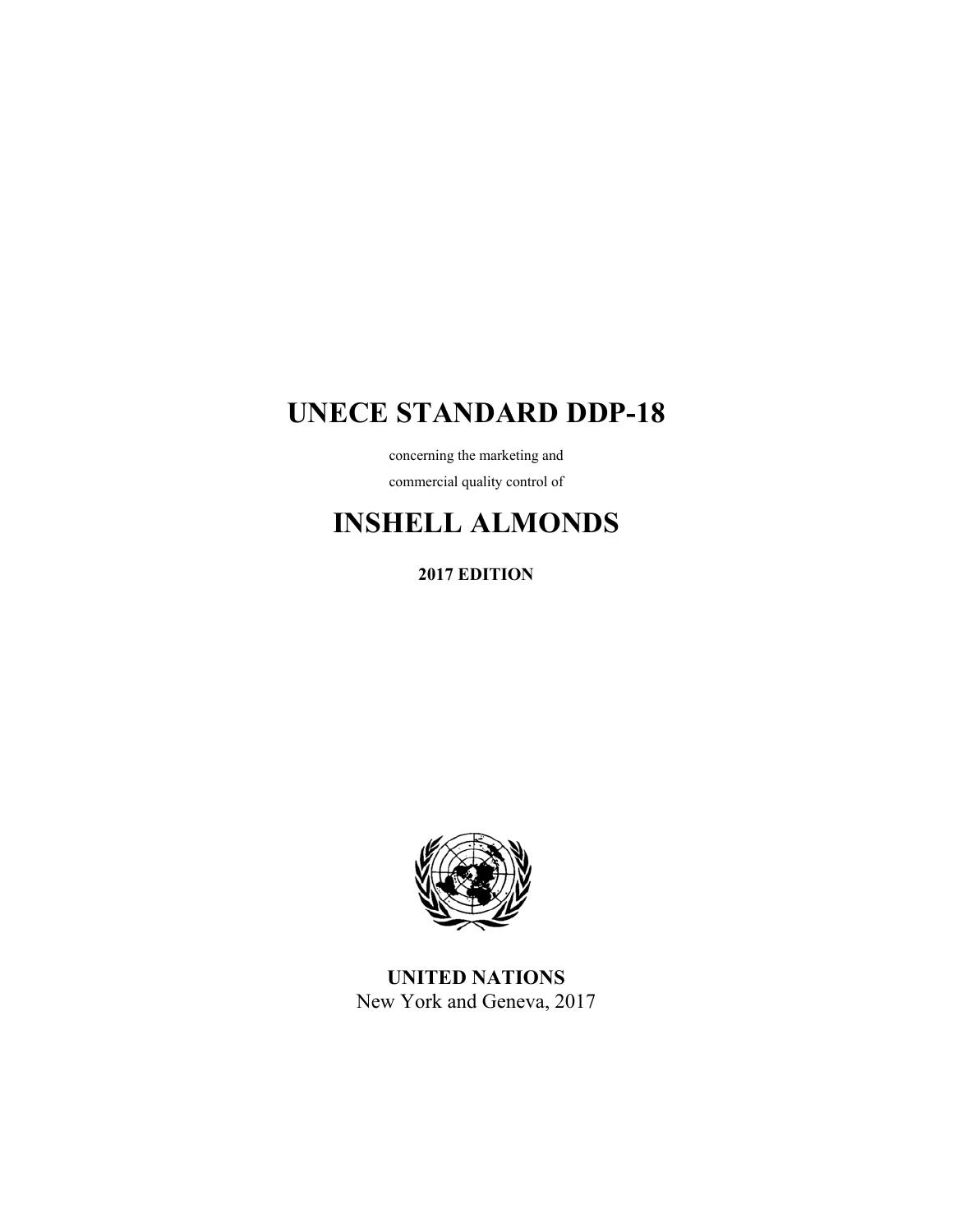#### **NOTE**

#### **Working Party on Agricultural Quality Standards**

The commercial quality standards developed by the United Nations Economic Commission for Europe (UNECE) Working Party on Agricultural Quality Standards help facilitate international trade, encourage high-quality production, improve profitability and protect consumer interests. UNECE standards are used by Governments, producers, traders, importers and exporters, and other international organizations. They cover a wide range of agricultural products, including fresh fruit and vegetables, dry and dried produce, seed potatoes, meat, cut flowers, eggs and egg products.

Any member of the United Nations can participate, on an equal footing, in the activities of the Working Party. For more information on agricultural standards, please visit our website http://www.unece.org/trade/agr/welcome.html.

The new Standard for Inshell Almonds is based on document ECE/CTCS/WP.7/2017/9, reviewed and adopted by Working Party at its seventy-third session.

The designations employed and the presentation of the material in this publication do not imply the expression of any opinion whatsoever on the part of the United Nations Secretariat concerning the legal status of any country, territory, city or area or of its authorities, or concerning the delimitation of its frontiers or boundaries. Mention of company names or commercial products does not imply endorsement by the United Nations.

All material may be freely quoted or reprinted, but acknowledgement is requested.

Please contact us at the following address with any comments or enquiries:

 Agricultural Standards Unit Economic Cooperation and Trade Division United Nations Economic Commission for Europe Palais des Nations CH-1211 Geneva 10, Switzerland E-mail: agristandards@unece.org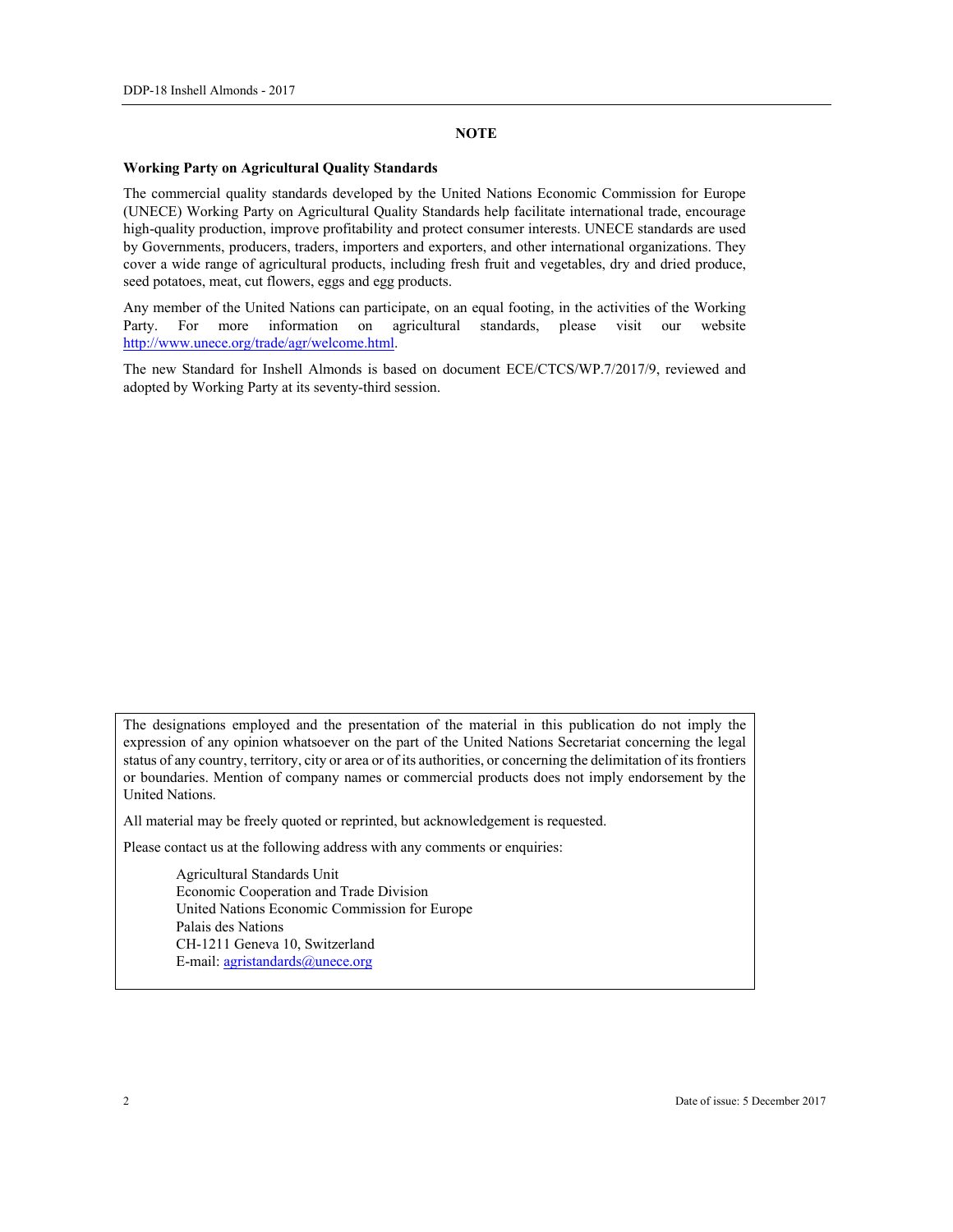# **UNECE Standard DDP-18 concerning the marketing and commercial quality control of Inshell almonds**

# **I. Definition of produce**

This standard applies to sweet inshell almonds of varieties (cultivars) grown from *Prunus dulcis* (Mill.) D.A. Webb, from which the fleshy hull (epicarp and mesocarp) has been removed, intended for direct consumption or for food when they are intended to be mixed with other products for direct consumption without further processing.

This standard does not apply to inshell almonds for industrial processing.

Inshell almonds are classified into two types according to the hardness of the shell, as defined below

- Soft/semi-soft 1: inshell almonds that can be easily cracked with the fingers or with a nutcracker.
- Hard: inshell almonds that can be cracked only with a hammer or similar devices.

# **II. Provisions concerning quality**

The purpose of the standard is to define the quality requirements of inshell almonds at the export-control stage, after preparation and packaging.

However, if applied at stages following export, the holder shall be responsible for observing the requirements of the standard. The holder/seller of products not in conformity with this standard may not display such products or offer them for sale, or deliver or market them in any other manner.

# **A. Minimum requirements 2**

In all classes, subject to the special provisions for each class and the tolerances allowed, the inshell almonds must display the following characteristics:

- (a) The shell must be:
- intact; however, cracks, superficial damage and small outer parts of the shell missing are not considered as a defect provided the kernel is physically protected; in soft and semi-soft shell almonds an opening at the suture of is not regarded as a defect.
- clean, practically free of any visible foreign matter, including residues of adhering hull affecting in aggregate more than 5 per cent of the total shell surface
- free from blemishes, areas of discoloration or spread stains in pronounced contrast with the rest of the shell affecting in aggregate more than 25 per cent of surface of the shell

<sup>&</sup>lt;u>1</u>  $1$  Other equivalent denominations commonly used in international trade for the soft/semisoft type are accepted, as are "Paper type", "Mollares", "Fitas", etc.<br><sup>2</sup> Definitions of terms and defects are listed in annex III of the Standard Layout – Recommended terms

and definition of defects for standards of dry (Inshell Nuts and Nut Kernels) and dried produce: <http://www.unece.org/trade/agr/standard/dry/StandardLayout/StandardLayoutDDP\_e.pdf>.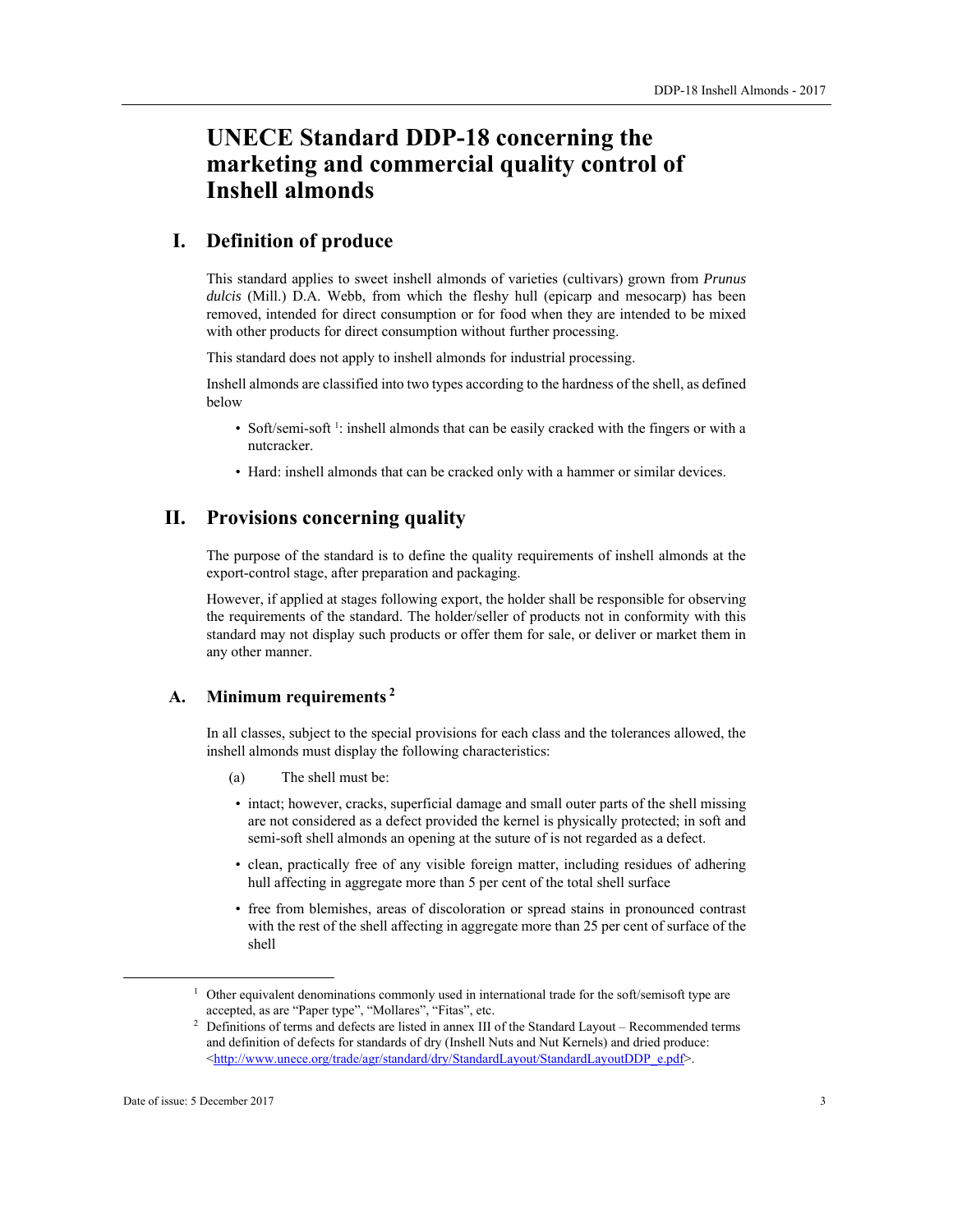- well formed; not noticeably misshapen.
- (b) The kernel must be:
- free from rancidity
- sufficiently developed. Shrunken or shrivelled kernels, when the affected portion represents more than 25 per cent of the kernel and empty shells are to be excluded
- free from damage caused by pests, including the presence of dead insects and/or mites, their debris or excreta
- free from blemishes, areas of discoloration or spread stains in pronounced contrast with the rest of the kernel affecting in aggregate more than 25 per cent of the surface of the kernel
- free from gum (resinous substance) exceeding an aggregate area of 6 mm in diameter
- free from brown spot (slightly depressed brown spots, either single or multiple, caused by insects, exceeding an aggregate area of 3 mm in diameter
- well formed; however, twin or double kernels, i.e. kernels of characteristic shape with one side flat or concave, as a consequence of the development of two kernels in the same shell, are not considered as a defect.
- (c) The whole produce (shell and kernel) must be:
- dried in accordance with section "B. Moisture content"
- sound; produce affected by rotting or deterioration such as to make it unfit for human consumption is excluded
- free from mould filaments visible to the naked eye
- free from living pests whatever their stage of development
- free from damage caused by pests, including the presence of dead insects and/or mites, their debris or excreta
- free of abnormal external moisture
- free of foreign smell and/or taste.

The condition of the inshell almonds must be such as to enable them:

- to withstand transportation and handling
- to arrive in satisfactory condition at the place of destination.

#### **B. Moisture content 3**

The inshell almonds shall have a moisture content not exceeding 11.0 per cent for the whole nut, or 7.0 per cent for the almond kernel.

<sup>&</sup>lt;sup>3</sup> The moisture content is determined by one of the methods given in Annex II of the Standard Layout -Determination of the moisture content for dry produce <http://www.unece.org/trade/agr/standard/dry/StandardLayout/StandardLayoutDDP\_e.pdf>. The laboratory reference method shall be used in cases of dispute.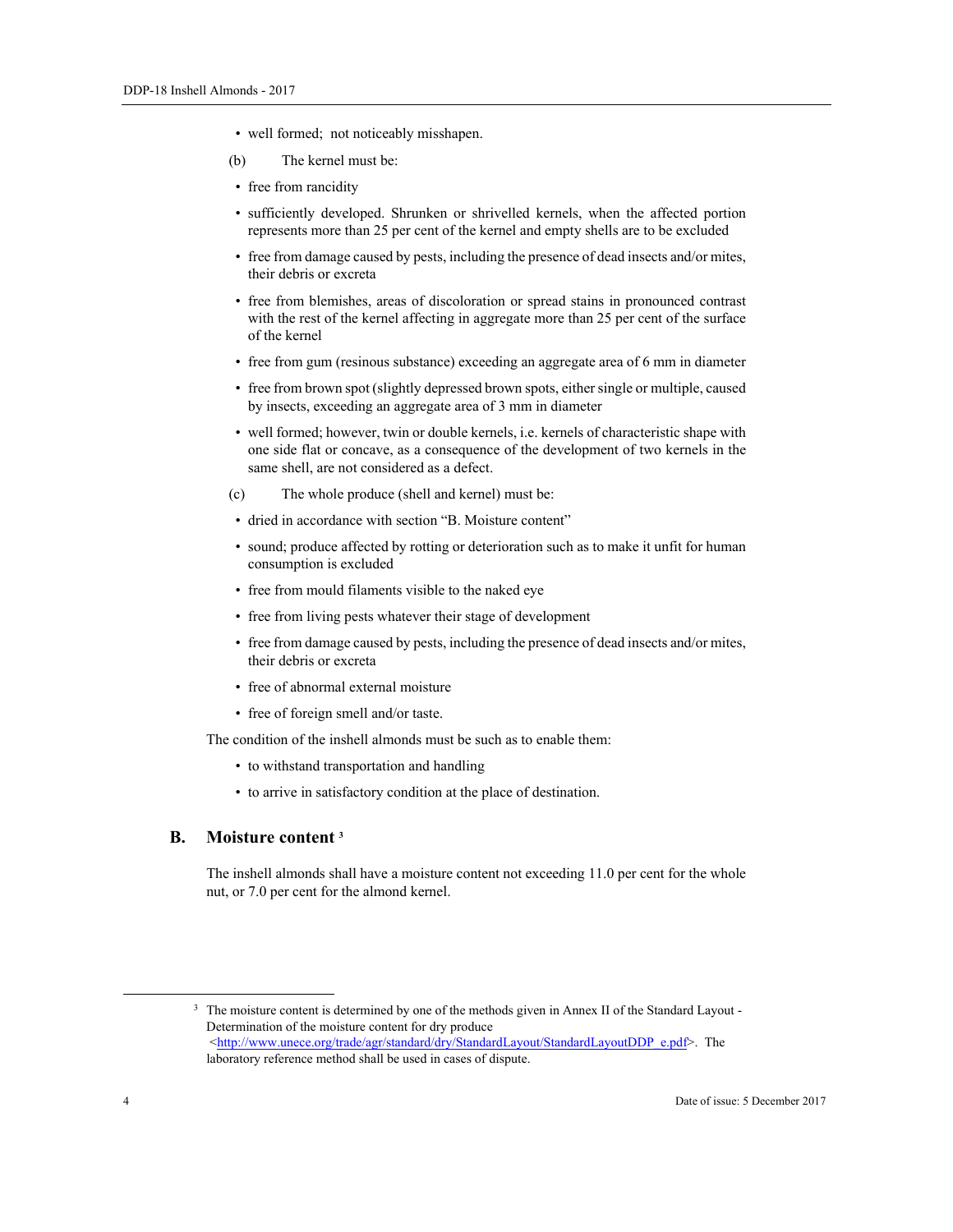### **C. Classification**

In accordance with the defects allowed in section "IV. Provisions concerning tolerances", inshell almonds are classified into the following classes:

"Extra Class", "Class I", "Class II".

The defects allowed must not affect the general appearance of the produce as regards quality, keeping quality and presentation in the package.

# **III. Provisions concerning sizing**

Sizing is optional.

When sized, size is determined by count, i.e. the number of inshell almonds per 1000 g or per pound (453.6 g).

# **IV. Provisions concerning tolerances**

Tolerances in respect of quality and size are allowed in each lot for produce not satisfying the minimum requirements of the class indicated.

#### **A. Quality tolerances**

|                                                                                         | Tolerances allowed<br>percentage of defective produce by count,<br>unless otherwise specified |                    |                |
|-----------------------------------------------------------------------------------------|-----------------------------------------------------------------------------------------------|--------------------|----------------|
| Defects allowed                                                                         | Extra                                                                                         | Class I            | Class II       |
| Tolerances for inshell almonds not<br>(a)<br>satisfying the minimum requirements        | [10]                                                                                          | $\lceil 15 \rceil$ | 25             |
| of which no more than:                                                                  |                                                                                               |                    |                |
| Almonds kernels affected by gum or<br>brown spot                                        | 3                                                                                             | 7                  | 10             |
| Mouldy, rancid or damaged by pests,<br>rotting or deterioration                         | 2                                                                                             | 5                  | 7              |
| of which: mouldy not more than                                                          | 0.5                                                                                           | 1                  | $\mathfrak{D}$ |
| Living pests                                                                            | $\theta$                                                                                      | $\Omega$           | $\Omega$       |
| (b) Size tolerances                                                                     |                                                                                               |                    |                |
| For produce not conforming to the<br>size indicated, if sized                           | 10                                                                                            | 10                 | 10             |
| (c) Tolerances for other defects                                                        |                                                                                               |                    |                |
| matter, loose<br>Foreign<br>shells,<br>shell<br>fragments, fragments of hull, dust (by  | 3                                                                                             | 3                  | 3              |
| weight)                                                                                 |                                                                                               |                    |                |
| Bitter almonds                                                                          |                                                                                               | 3                  | 4              |
| Inshell almonds belonging to varieties or<br>commercial types other than that indicated | 5                                                                                             | 5                  | 5              |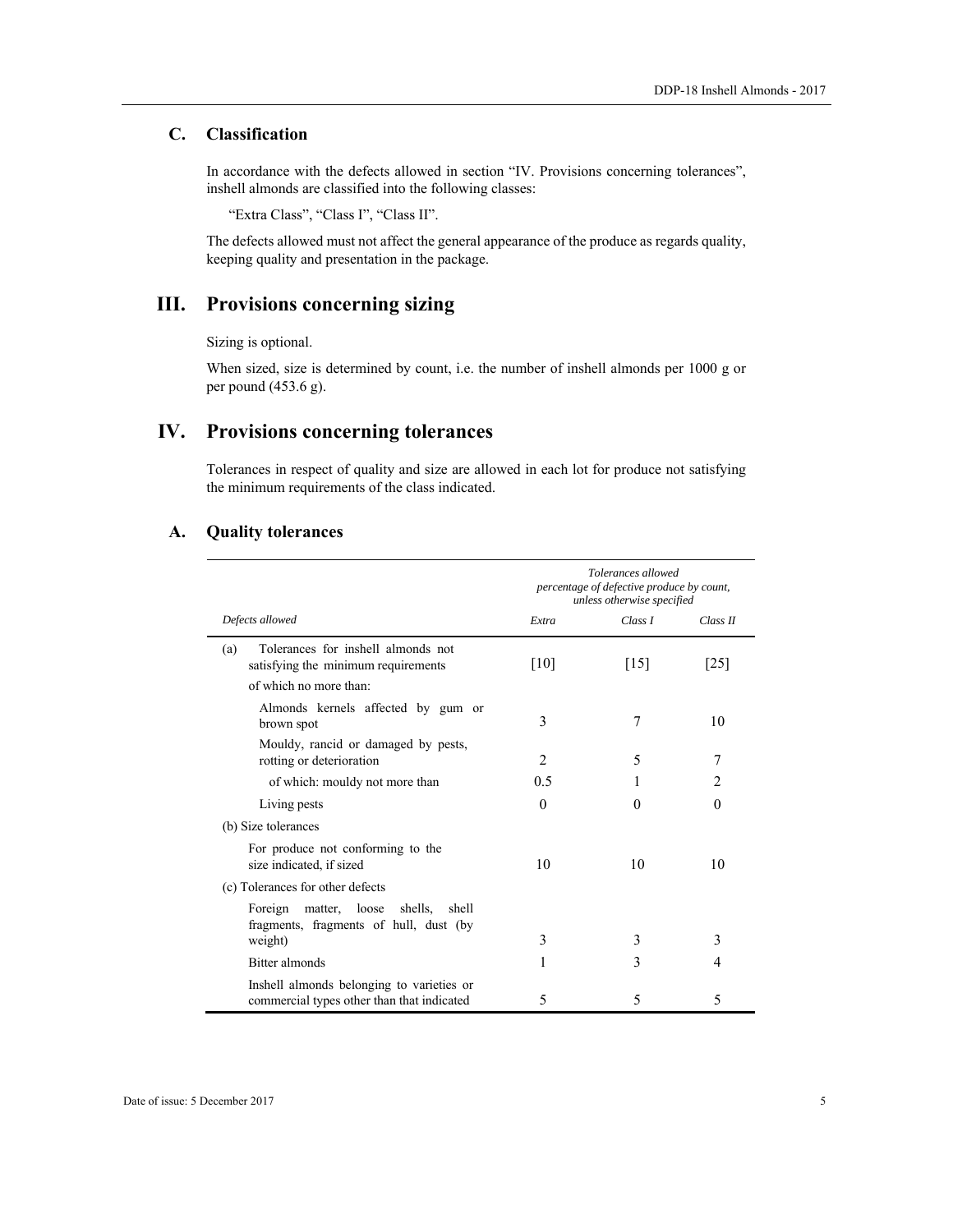# **V. Provisions concerning presentation**

#### **A. Uniformity**

The contents of each package must be uniform and contain only inshell almonds of the same origin, crop year, quality, and shell type (soft/semisoft, hard), size (if sized) and variety or commercial type (if indicated).

The visible part of the contents of the package must be representative of its entire contents.

#### **B. Packaging**

Inshell almonds must be packed in such a way as to protect the produce properly.

The materials used inside the package must be clean and of a quality such as to avoid causing any external or internal damage to the produce. The use of materials, particularly of paper or stamps bearing trade specifications, is allowed, provided the printing or labelling has been done with non-toxic ink or glue.

Packages must be free of all foreign matter in accordance with the table of tolerances in section "IV. Provisions concerning tolerances".

## **C. Presentation**

Inshell almonds must be presented in bags or solid containers. All sales packages within each package must be of the same weight.

The almond shell may be cleaned/treated with authorized agents, provided that they do not affect the quality of the kernel.

# **V. Provisions concerning marking**

Each package<sup>4</sup> must bear the following particulars in letters grouped on the same side, legibly and indelibly marked and visible from the outside:

#### **A. Identification**

Packer and/or dispatcher:

Name and physical address (e.g. street/city/region/postal code and, if different from the country of origin, the country) or a code mark officially recognized by the national authority<sup>5</sup>.

 <sup>4</sup> Package units of produce prepacked for direct sale to the consumer shall not be subject to these marking provisions, but shall conform to national requirements. However, the markings referred to

shall in any event be shown on the transport packaging containing such package units.<br><sup>5</sup> The national legislation of a number of countries requires the explicit declaration of the name and address. However, in cases where a code mark is used, the reference "packer and/or dispatcher" (or equivalent abbreviations) must be indicated in close connection with the code mark, and the code mark should be preceded with the ISO 3166 alpha country code of the recognizing country, if not the country of origin.